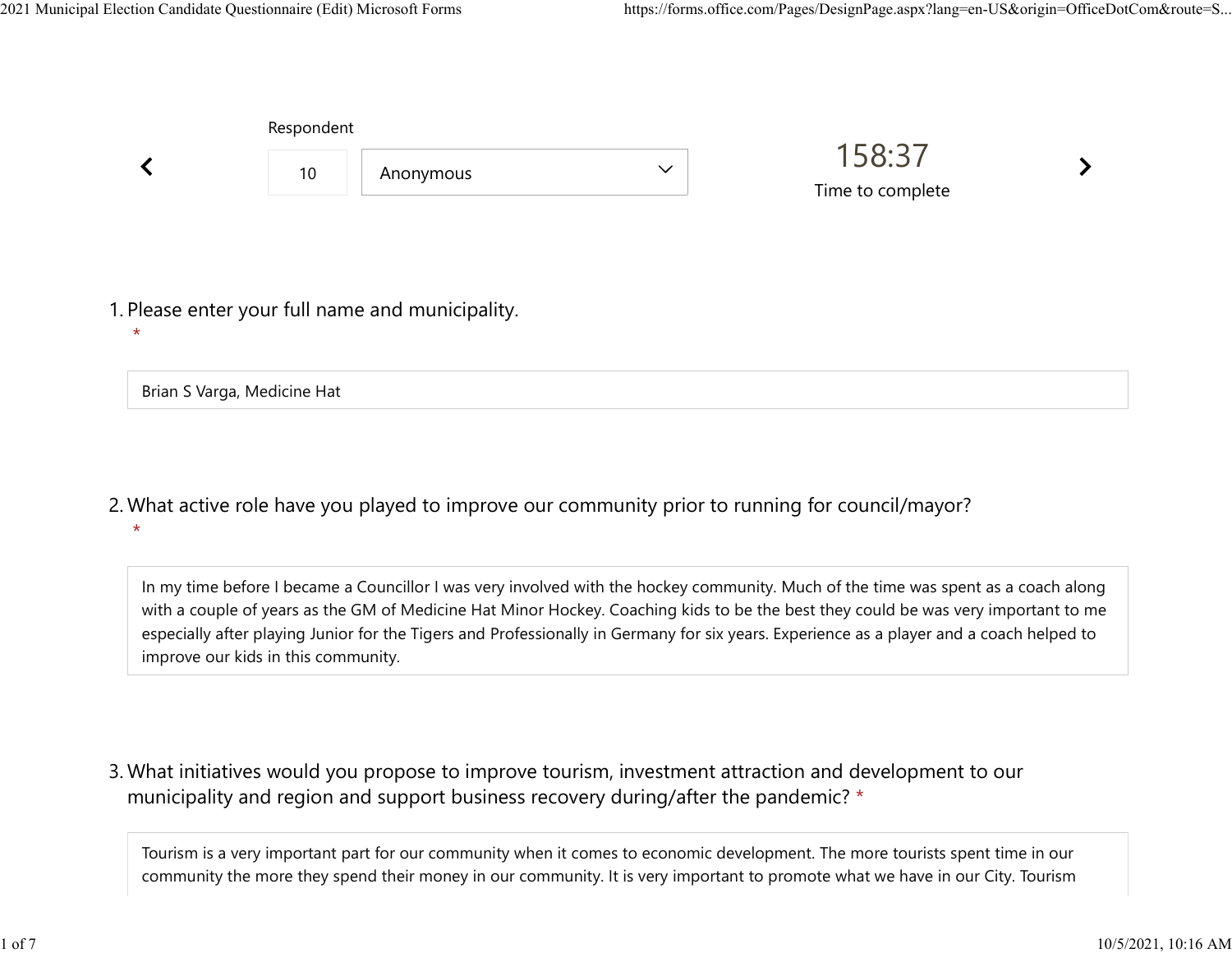Medicine Hat does a great job in promoting our City. One area that I would like to continue to promote is our Sports Tourism area. We have great facilities to host events, we also have the best volunteers anywhere so hosting any event in our City generates excitement and a culture that no one can do it better than our city. I hope that Council will continue to offer incentives to existing businesses and new ventures that might like to set up shop to improve there business or a new business coming in to set up shop. As the pandemic slowly goes away I hope the City can help these businesses, in anyway possible to recover from this tough time. 2021 Municipal Election Candidate Questionnaire (Edit) Microsoft Forms https://forms.office.com/Pages/DesignPage.aspx?lang=en-US&origin=OfficeDotCom&route=S...<br>Medicine Hat does a great job in promoting our City. One area

4. In Medicine Hat, businesses pay a higher proportion of property taxes compared to the residential sector.  Medicine Hat's tax gap of 2.35% is one of the highest in Alberta.  What is your position on the current approach to taxation and your thoughts on potential strategies to narrow this gap? \*

I believe that we are trying to improve the ratio every year in our city to become closer with taxes. Taking into consideration that residential has no way of earning income or creating expenses from a residential property. Where , a business creates income because of their business, claims expenses and finds ways to save money at tax time. Residential does not have some of these options but Council is trying every year to bring the ratio closer together helping the commercial and business section.

- 5. If elected, what specific steps would you take to encourage & promote entrepreneurship within the region?
	- I would promote a working relationship with our College to bring in programs that are essential for our students to study and educate them to gain experience and knowledge to place them into the work world in our community. I would also advocate with our provincial government to help bring education to our College that is vital to our students that gets them into the workforce in our community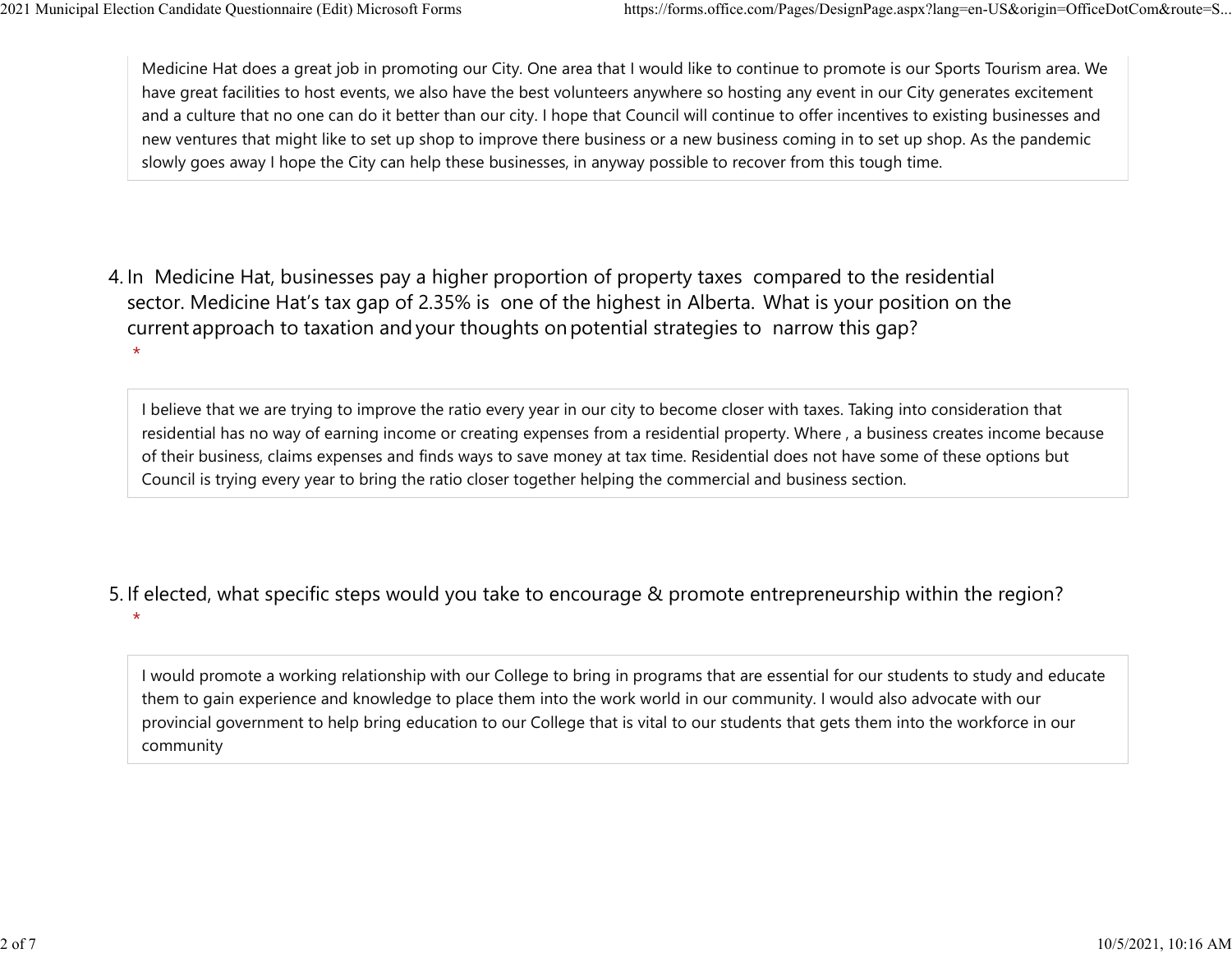What is your stance on COVID-19 related laws that mandate requirements, including masks and vaccine 6. passports? 2021 Municipal Election Candidate Questionnaire (Edit) Microsoft Forms https://forms.office.com/Pages/DesignPage.aspx?lang=en-US&origin=OfficeDotCom&route=S...<br>6 Mhat is vour stance on COVID-19 related laws that mandate re

> I believe that the provincial Government downloaded to much to the municipalities to take care of. We were left to make up mask bylaws because they would not. The science showed that masks work so I had no problem instituting the Bylaw. I believe it brought our numbers down and kept more people safe. I believe that a vaccine passport would help the ones that are totally vaccinated to get back to some normalcy. This passport would create a safer experience for those that are totally vaccinated and unfortunately, others not to be allowed to do things that are normal to the rest. The passport is a new normal.

What is your plan for publicly-funded services (examples would include Medicine Hat Public Library, power plant, 7. facilities) if elected?

 $\star$ 

Because of the pandemic over the past 18 months I believe it is important to examine how these services have been delivered and what the cost was to deliver them. These services should be examined and a plan of action for the future should be implemented from this examination. Facts should be viewed as essential and how monies where made and spent would justify where we go in the future for these service. A thorough report should be brought to Council for examination and then actions put into place for the future.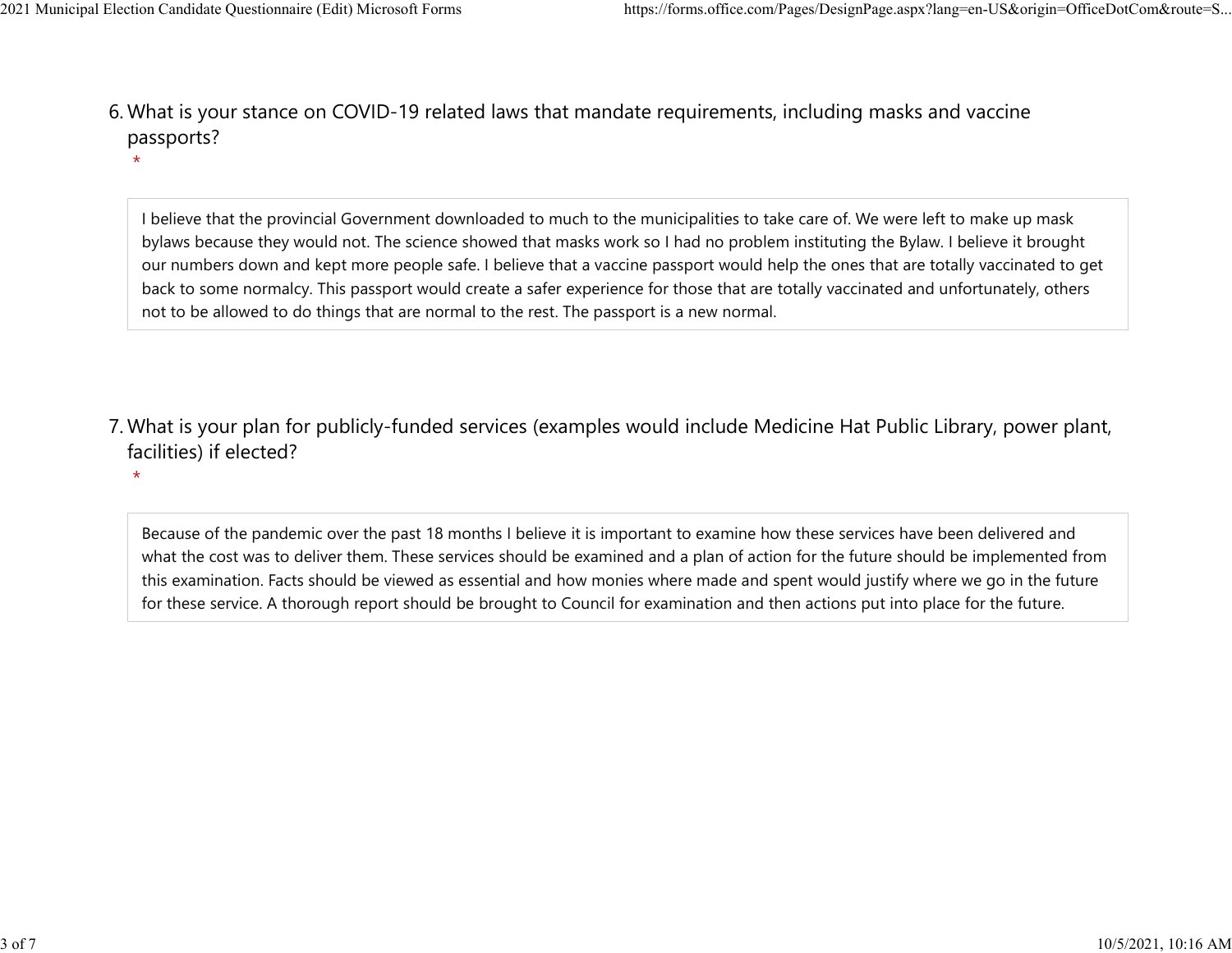8. How important is it for our region to have a local Community College? What specific steps could the municipality do to work better with Medicine Hat College to provide ongoing opportunities for future learners?  $\star$ 2021 Municipal Election Candidate Questionnaire (Edit) Microsoft Forms https://forms.office.com/Pages/DesignPage.aspx?lang=en-US&origin=OfficeDotCom&route=S...<br>8 How important is it for our region to baye a local Community

> The City should continue to advocate to the Provincial Government to bring programs and money to our local College that are vital for our students and for the city to improve our workforce in areas that the businesses feel are needed in our community. Advocacy is important at this time for our College.

9. How will you attract newcomers to the district and address the needs for a skilled workforce? \*

I believe that we continue to show newcomers or interested parties that this is a great place to live. Low taxes, low utilities, great facilities, great weather, transportation ease from north to south, east to west and all the amenities that a big city has to offer in a smaller environment like ours. I would brag about the people who live and work here and how great they are to newcomers in this community. Make them feel welcome and express to them that they are an important part of this City by coming here.

10. What is your stance on the importance of mental health & wellness support in our region? What ideas, implementations, and initiatives would you put forward to improve the overall mental health & wellbeing of our community?

 $\star$ 

Again a lot of the matters that mental health brings and has happen in our community is and should be dealt with by the province or the Feds. Through bylaws we can provide a place for these organizations but we do not direct these agencies to do what we say. They are independent of the city and should be kept that way. The City should only get involved if a viable location is needed. Should be left to the organizations how they run their affairs.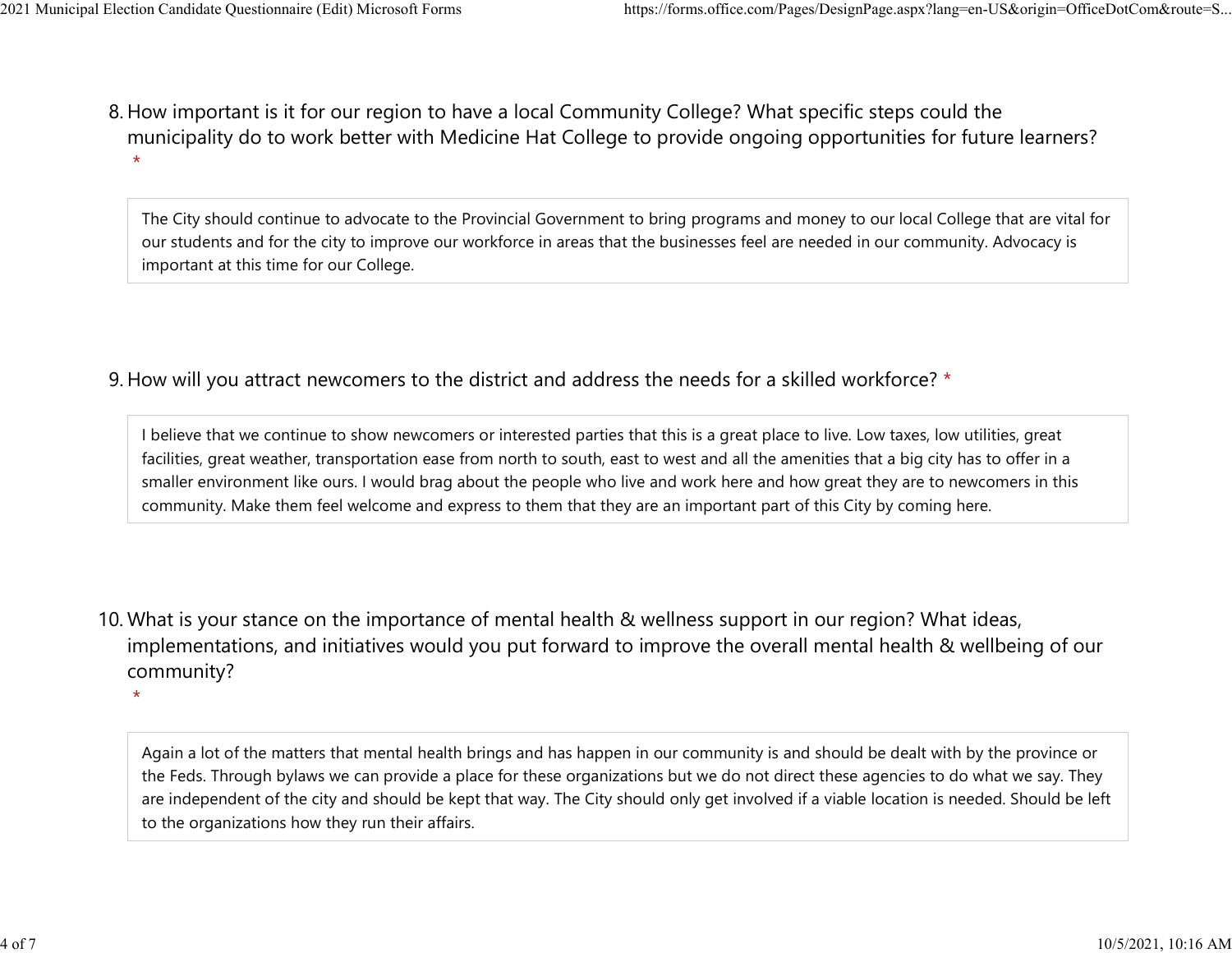11. How will you further diversity and inclusion initiatives in our region, as it relates to each of the pillars in the Chamber's Vote Prosperity Platform: https://www.medicinehatchamber.com/voteprosperity2021/ (https://www.medicinehatchamber.com/voteprosperity2021/) 2021 Municipal Election Candidate Questionnaire (Edit) Microsoft Forms https://forms.office.com/Pages/DesignPage.aspx?lang=en-US&origin=OfficeDotCom&route=S...<br>11 How will you further diversity and inclusion initiatives in

> As far as Innovation and Competitive Strategy pillar the City over the last two years has worked hard to reduce red tape. We introduced an inside business unit called Invest Medicine Hat. Invest MH is a one stop entity that helps seeks out and help businesses bring their ideas and investments to Medicine Hat. Invest MH takes them through a process from start to hopefully in the end to the finish line. My hopes is that we continue to offer incentives to not only new businesses but to our existing businesses that might need help to realize their dreams for the future and help with their growth strategies. The City should continue to advocate the provincial government to improve our education strategies that are beneficial to the children in our school system. Infrastructure Development should be a top priority now and into the future. We have undertaken an infrastructure inventory below and above ground. Through this process we have seen a number of Federal and Provincial grants awarded to our City to improve this old infrastructure. We have received 18.2 million dollars to fix many different infrastructure project, along with many new projects being started and completed with only 20% of City funds going into some projects. We have leveraged these funds and have established 23 million to fund many other projects. Some projects you do not see the results because they are under the ground while some like the Pickelball Courts, BMX starting Gate, Athletic park and many new trails come to mind as City facility upgrades. The third pillar Imaging and Branding is the most important for expressing what our City has to offer to all who comes here. Medicine Hat has been long know for having some of the best facilities in the province and in Canada for that matter. Our new initiative in the "Waterfront District" should enhance many investors to take a look at this new development. Although it might not happen over night I believe we must stay strong and see it through till its completion.Tourism, especially Sports Tourism should continue to be driven and improved upon. Through our Sports and Events Council, help in hosting as many events as possible should be the key to creating huge economic impacts to our city with any event that is hosted in our city. 330 days of sunshine is to our advantage and should be promoted as such and our City should be portrayed as the place you want to Live,Work and Play. The pillar of workforce development should be an on going initiative as we move along into the future. The city's various departments that exist internally have done a good job in bringing in key people to help our many departments. I believe that the City should continue to work with the College to find efficiencies and strategies to to work together on finding areas of study that would benefit the workforce needed in our City. I really believe the City and the College need to figure out a strategy with the engaged stakeholders to get people back to work. People need to work to feel their worth in the community. Skilled labor is hard to find, so one way to find it is to teach it. We have to find ways to do this with help from the College. The Business and Financial support pillar is going to be important as we slowly come out of Covid. We need to continue to find ways to help our existing businesses. Whether it be direct support through equipment, web-design,product enhancement, services provided, we should continue to have grants available through Grant applications to such businesses that have innovative ideas, product awareness, worker retention and recruiting or it helps with funding and repayment plans to help get their businesses to the next level.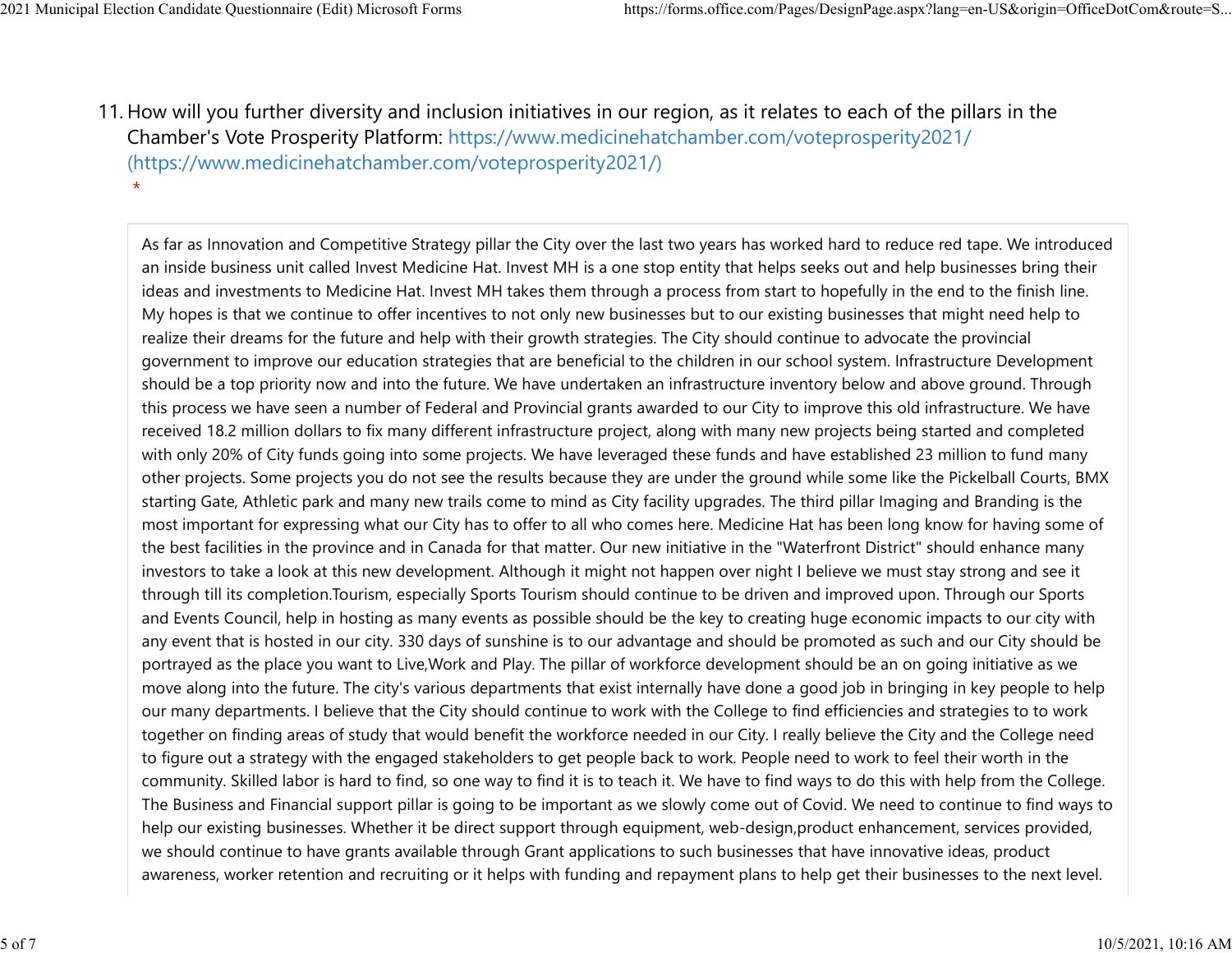The City should always seek to obtain grants from the Feds and the Province to help our small business community. The city will only move forward if our small business society succeeds well into the future and I hope the City will be there to help. My views on Chamber Pillars 2021 Municipal Election Candidate Questionnaire (Edit) Microsoft Forms https://forms.office.com/Pages/DesignPage.aspx?lang=en-US&origin=OfficeDotCom&route=S...<br>The City should always seek to obtain grants from the Feds and

## 12. On a municipal level, how do you intend to address climate change and pollution?

I think our city is doing its best in this department of climate change. We continue to offer incentives to our residents in the Hat Smart program. Excitement is the introduction as the 2nd Hub for Hydrogen in Canada and the prospect of creating a carbon capture system that could bring jobs and dollars being invested in our city. We continue to improve our recycle program. We will continue to work on innovative ways to tackle these issues as they present themselves.

13. What strategies will you use to communicate and engage with the community and remain accountable to the citizens?

 $\star$ 

Communication is vital to many of our residents in our City. The City has just introduced a new website that helps people connect to the right person by the click of a button. We will continue to make all our decisions that are necessary in our open council sessions. No decisions are made behind closed doors. Every issue that is necessary to be made for our residents is done in a transparent matter in open council sessions. Accountability is one of my core values and I intend to be accountable for all my actions and decisions to the citizens if asked.

14. Are there any other issues you wish to address or highlight that were not mentioned in the questions above?

 $\star$